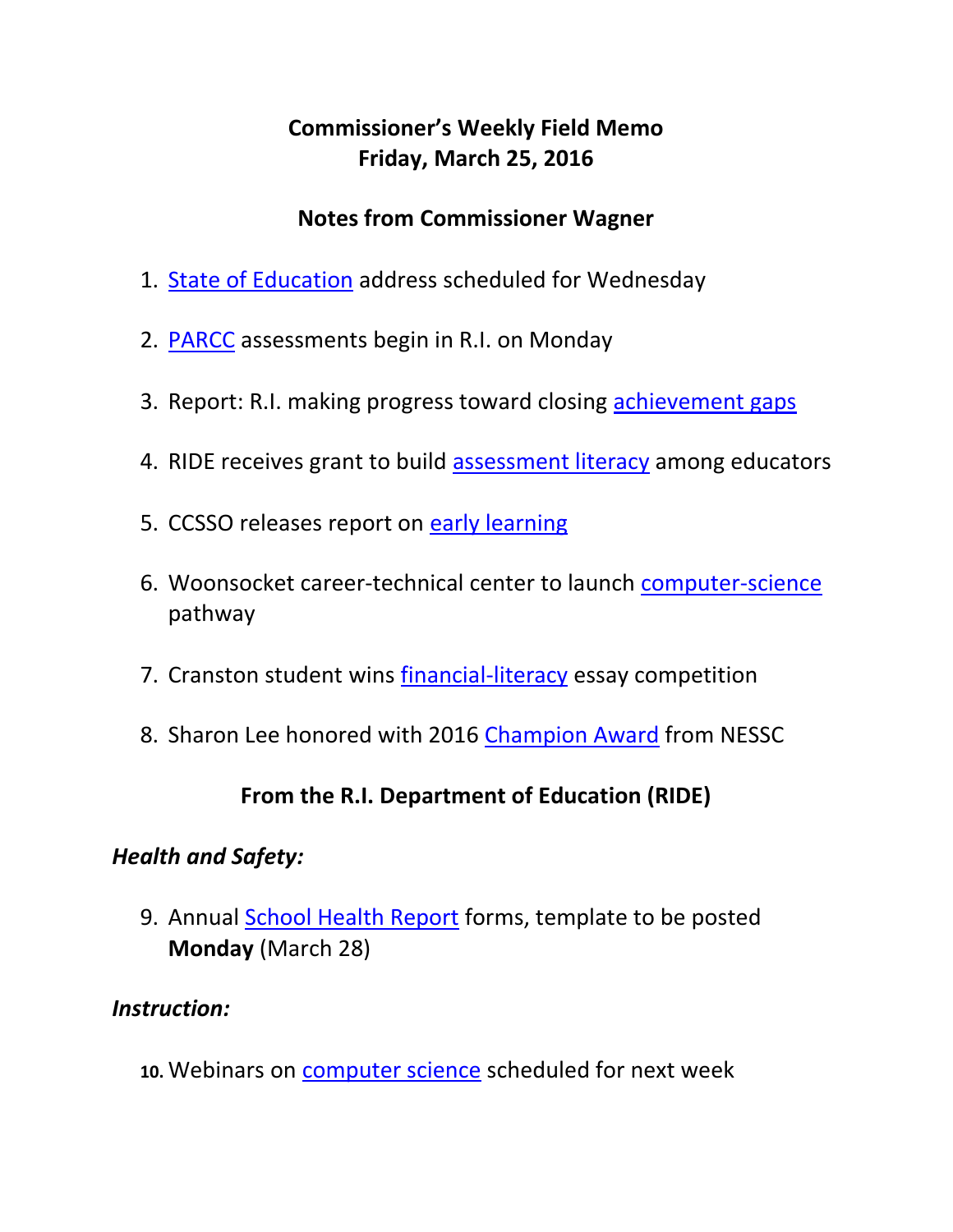11. Webinars scheduled on [dual and concurrent enrollment](#page-7-0)

### **From other institutions and organizations**

- 12. Educators invited to apply for new URI graduate program in [dual-language immersion](#page-8-0)
- **13.** Conference for teachers on [teaching](#page-8-1) *Hamlet* scheduled for **April 16**
- **14.** Student filmmakers invited to submit work to [Teen Film](#page-10-0)  [Festival;](#page-10-0) application deadline, **April 15**

# **Action Item Calendar**

**Thursday** (March 31): [Textbook Data Collection](https://www.eride.ri.gov/eRide40/DataDictionary/ViewDetails.aspx?ID=303) – Due April 1 – Educator [Induction](http://ride.ri.gov/Portals/0/Uploads/Documents/FieldMemos/031816-FM.pdf) Survey due April 22 – [Student Advisory Council](http://ride.ri.gov/Portals/0/Uploads/Documents/FieldMemos/031816-FM.pdf) selections due June 20 – Reports on [interventions](http://ride.ri.gov/Portals/0/Uploads/Documents/FieldMemos/031816-FM.pdf) due

**Notes from Commissioner Wagner**

<span id="page-1-0"></span>**1. State of Education address scheduled for Wednesday**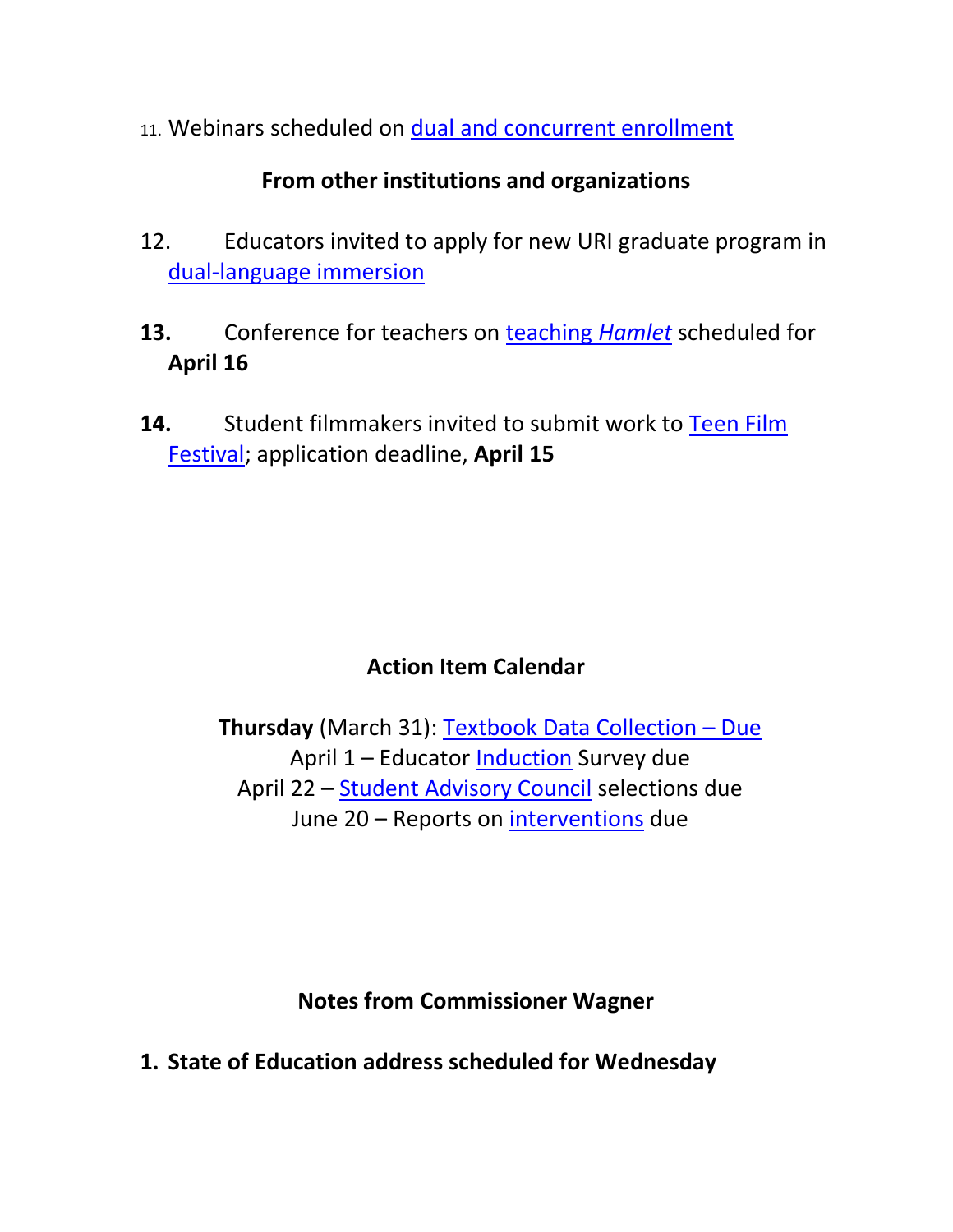On Wednesday I will deliver the annual State of Education Address before a joint session of the General Assembly. I will discuss a number of ways in which we can support our students, our schools, and our families, including skills development through advanced coursework, innovations in how we do schooling, and empowerment for schools and for families. We invite you to join us for this event: Wednesday, March 30, at 4:45 p.m., in the House Chamber at the State House.

## <span id="page-2-0"></span>**2. PARCC assessments begin in R.I. on Monday**

On Monday, the first window for Rhode Island 2016 PARCC testing opens. As you know, the PARCC tests this year will be considerably shorter than last year's assessments and students will take the tests during only one testing window (rather than the two testing windows required last year). You have been able to select from several options in scheduling your PARCC assessments, so only some schools will begin testing on Monday; others will begin next month or (for some paperbased assessments) in early May. Reports from states that have already begun PARCC testing indicate that everything is proceeding smoothly. Let's hope for smooth operations, high participation rates, and a lowkey, low-stress testing process for the coming weeks.

## **3. Report: R.I. making progress toward closing achievement gaps**

<span id="page-2-1"></span>A report that Education Cities released this week, "Education Equality in America: Comparing the Achievement Gap across Schools, Cities, and States," features an Education Equality Index. The index shows that we are making progress in closing achievement gaps (between students in low-income families and all other students). Over the past five years, Rhode Island ranks  $2^{nd}$  in the country in the rate of progress toward narrowing these achievement gaps. The report shows that we rank  $16^{th}$ in the country (of the 34 ranked states) in the size of our achievement gaps. Let's continue making progress toward improving student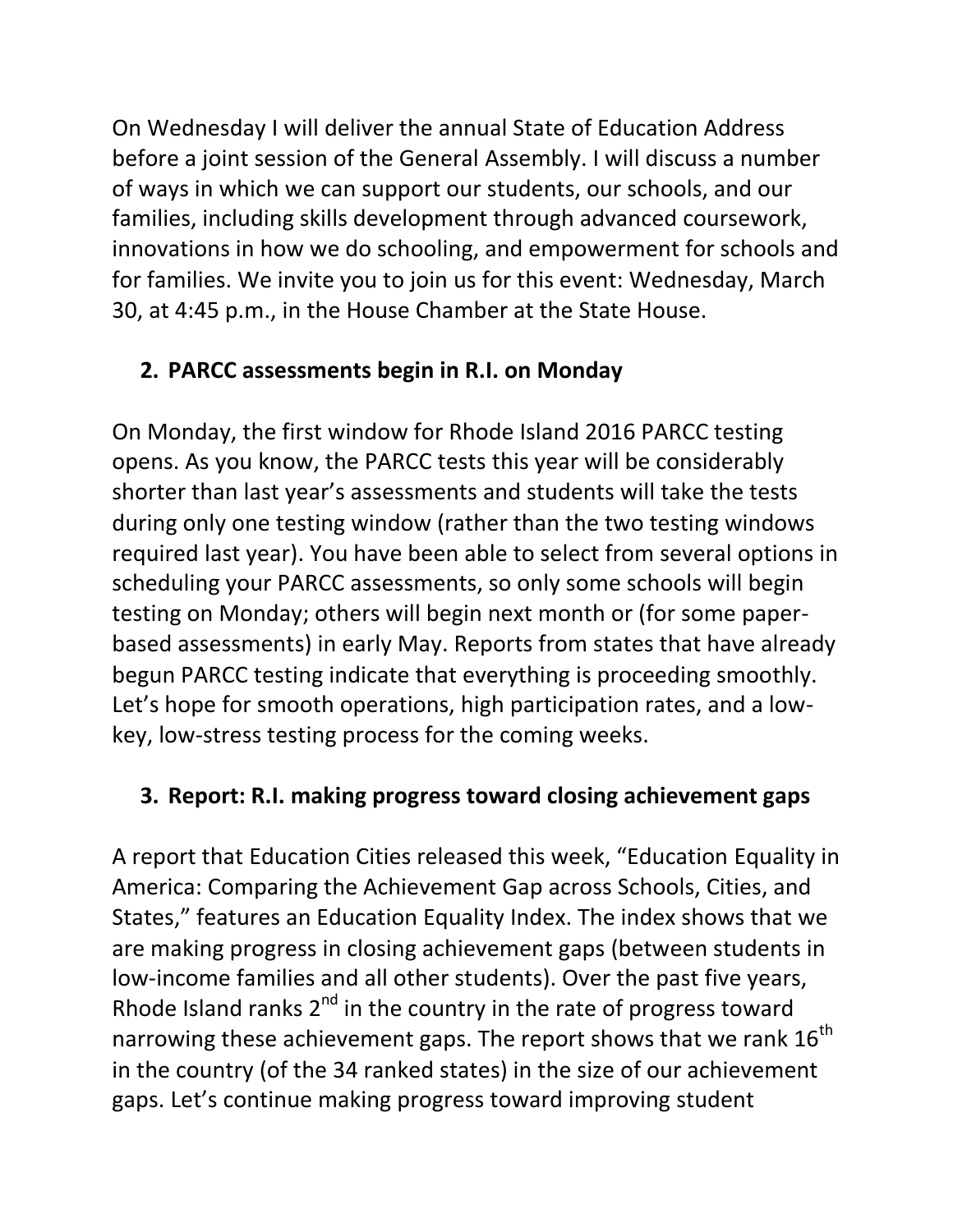achievement while narrowing achievement gaps. You can access the report here:

[http://www.educationequalityindex.org/wp](http://www.educationequalityindex.org/wp-content/uploads/2016/02/Education-Equality-in-America-v1-3.pdf)[content/uploads/2016/02/Education-Equality-in-America-v1-3.pdf](http://www.educationequalityindex.org/wp-content/uploads/2016/02/Education-Equality-in-America-v1-3.pdf)

## <span id="page-3-0"></span>**4. RIDE receives grant to build assessment literacy among educators**

On Wednesday the Center for Innovation in Education and Next Generation Learning Challenges awarded us a \$205,000 grant to launch the Performance Assessment for Learning Micro-Credential Project. Through this project, in partnership with the Center for Collaborative Education and the Center for Teaching Quality, we will develop an innovative model for building assessment literacy among Rhode Island educators. As part of the project we plan to hold a Performance Assessment for Learning Institute, open to all Rhode Island educators. We remain committed to using assessments to support teaching and learning and to working with schools and districts to develop assessment literacy and stakeholder understanding of assessments.

## <span id="page-3-1"></span>**5. CCSSO releases report on early learning**

Today, the Council of Chief State School Officers (CCSSO) released [Equity Starts Early: How Chiefs Will Build High-Quality Early Education,](http://www.ccsso.org/Documents/2016/EquityStartsEarly3242016.pdf) a report outlining five steps that, coupled with high-quality K-12 education, will contribute to strengthening student outcomes through college and careers.

The CCSSO states that the goal of this report is to recognize the successes states have made since state chiefs first publicly acknowledged the "quiet crisis" threatening the future of young children from families of need in 2009 and to recommend next steps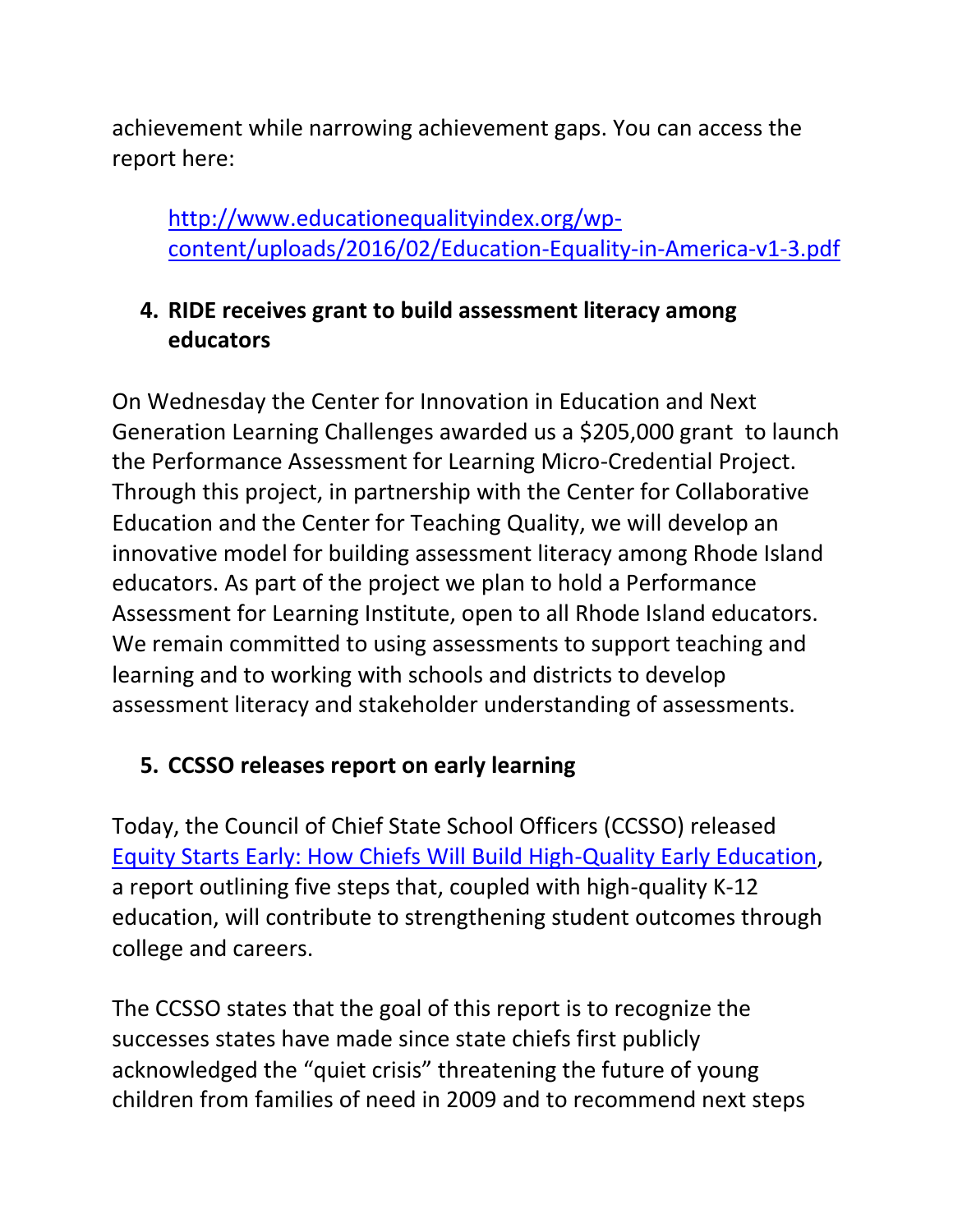for states to improve access to high-quality early-childhood education for all children. The report outlines five strategies:

- engage families and communities in early learning;
- connect early-childhood programs and elementary schools;
- accelerate improvement and innovation in early-childhood programs;
- build a high-performing early-childhood workforce; and
- increase investment to provide high-quality, voluntary earlychildhood education for all children.

For more information, you can download the [full report.](http://www.ccsso.org/Documents/2016/EquityStartsEarly3242016.pdf)

# **6. Woonsocket career-technical center to launch computer-science pathway**

Two weeks ago, Governor Raimondo launched a computer-science initiative – CS4RI – with the goal of having every school in Rhode Island offering instruction in computer science by the December 2017. Some of our schools are ahead of the curve, such as the Woonsocket Area Career & Technical Center. The Valley Breeze newspaper reports that Woonsocket schools have made major investments in technology over the past two years, and, with support from the nonprofit organization Prepare to Lead the Way, the Woonsocket Area Career & Technical Center is ready to launch a three-year computer-science pathway this fall. The Woonsocket district is also developing a plan to offer instruction in computer science at the elementary-school level. Good work, Woonsocket!

### <span id="page-4-0"></span>**7. Cranston student wins financial-literacy essay competition**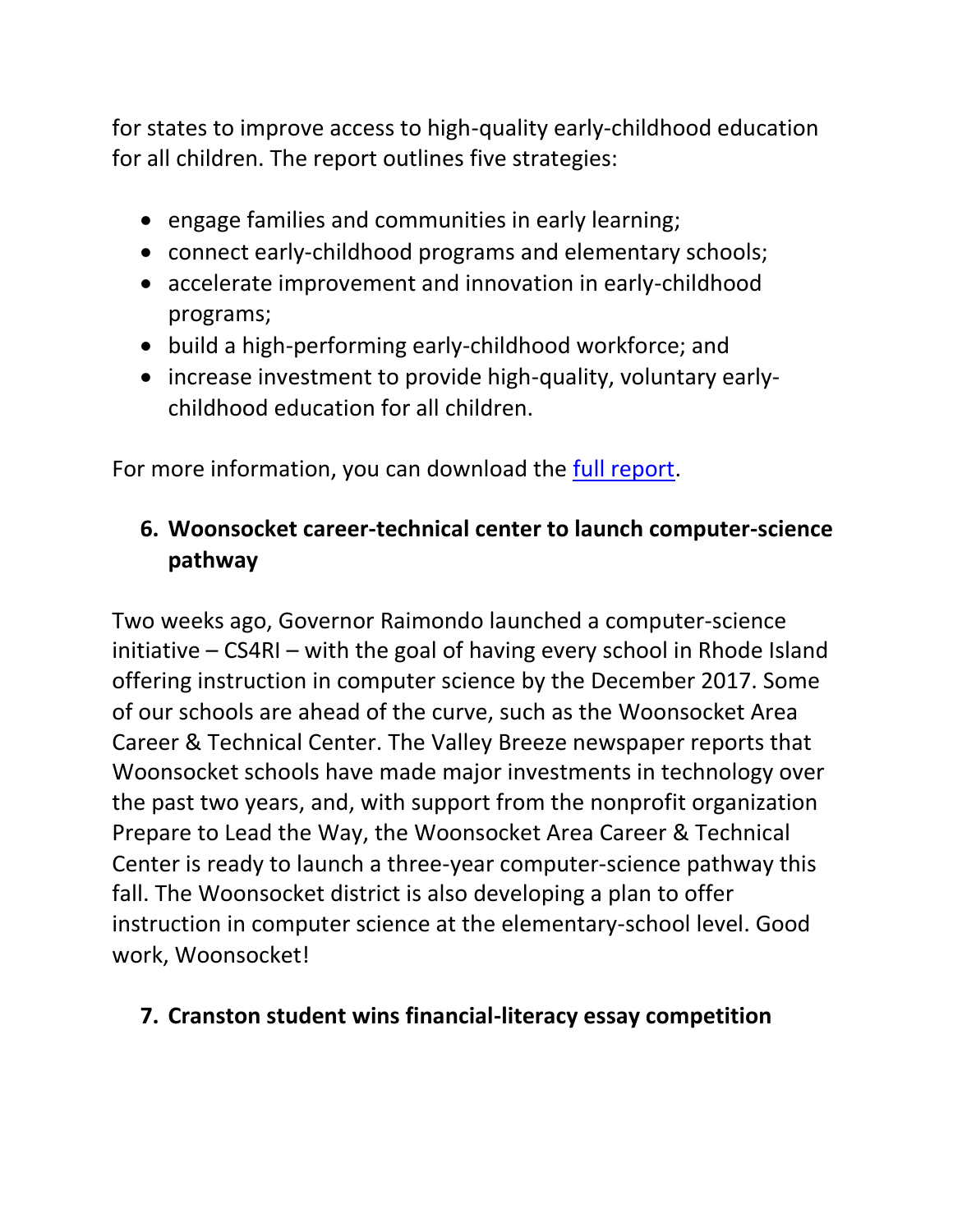Timothy Dietrich, a student at the Edward S. Rhodes School, in Cranston, is the Rhode Island winner in the SIFMA Foundation Fall 2015 InvestWrite Competition for elementary-school students. In the competition, students write essays that put their knowledge of financial literacy to the test. Timothy's teacher, James Gemma, administered the InvestWrite essay competition in his class. Congratulations to all on this award.

# **8. Sharon Lee honored with 2016 Champion Award from NESSC**

The New England Secondary School Consortium has honored our former colleague Sharon Lee with a 2016 Champion Award for her unique contributions to the effort to raise graduation rates, lower dropout rates, and send more students on to college and postsecondary-certification programs in Rhode Island.

Sharon recently retired from her position as the director of our Office of Multiple Pathways. Her responsibilities at RIDE included supervision of adult basic education and general education development (GED), career and technical education, secondary education, Rhode Island graduation requirements, and virtual-learning education. Sharon worked at both the state and regional levels to provide all learners with access to high-quality personalized-learning environments so as to ensure that our graduates are ready for success. Congratulations, Sharon!

# **From RIDE**

# *Health and Safety:*

<span id="page-5-0"></span>9. **Annual School Health Report forms, template to be posted Monday (March 28)**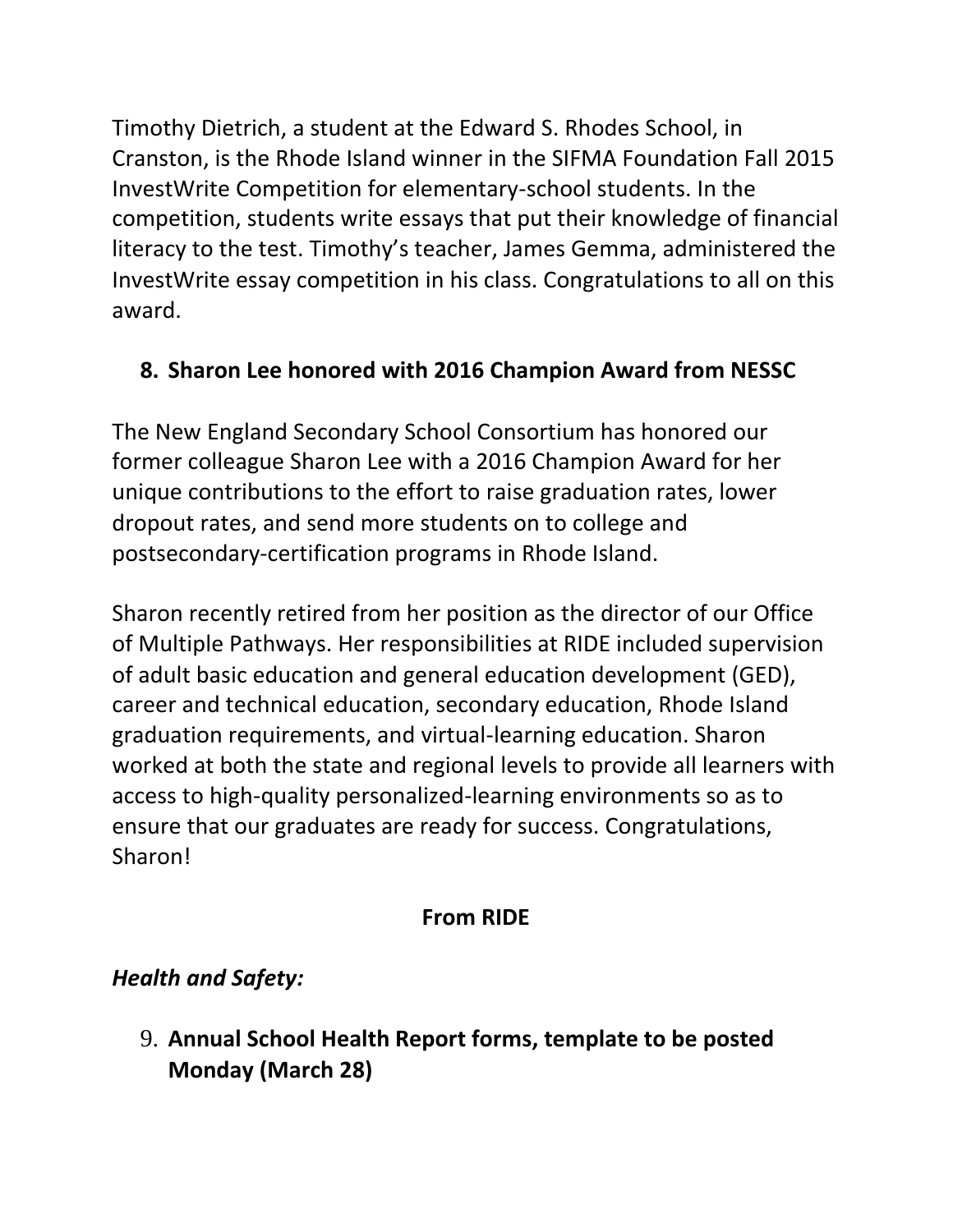The *Rules and Regulations for School Health Programs,* Section 2.5, require all LEAs and nonpublic-school authorities to submit to the Commissioner of Education and to the Director of Health on an annual basis a report pertaining to the school or district health program. The Annual School Health Report provides a standardized template to fulfill this reporting requirement and allows RIDE and the Department of Health to monitor school and district compliance with school healthrelated statutes, regulations, and protocols that ensure the health and safety of students and staff at all Rhode Island schools.

To ensure compliance with school health and safety statutes and regulations and to align with the beginning of each academic school year, this Annual School Health Report will apply to academic year 2016-17.

The Annual School Health Report template will be available through eRIDE on **Monday** (March 28). You will receive an e-mail notification from RIDE when the report is open for completion and submission via eRIDE.

For a preview of the Annual School Health Report and for assistance in understanding what will be required, please see the [Annual School](https://learn.aero.und.edu/pages.asp?PageID=177618)  [Health Report Tutorial](https://learn.aero.und.edu/pages.asp?PageID=177618) and [Guidance/Q&A document.](https://learn.aero.und.edu/pages.asp?PageID=209755)

### *Instruction:*

### <span id="page-6-0"></span>**10. Webinars on computer science scheduled for next week**

Three webinars have been scheduled for teachers and school leaders interested in learning more about the upcoming computer-science opportunities – through CS4RI initiative – in our schools. Attendees will learn about the various options our partners are offering, about how to make decisions to expand computer-science opportunities within their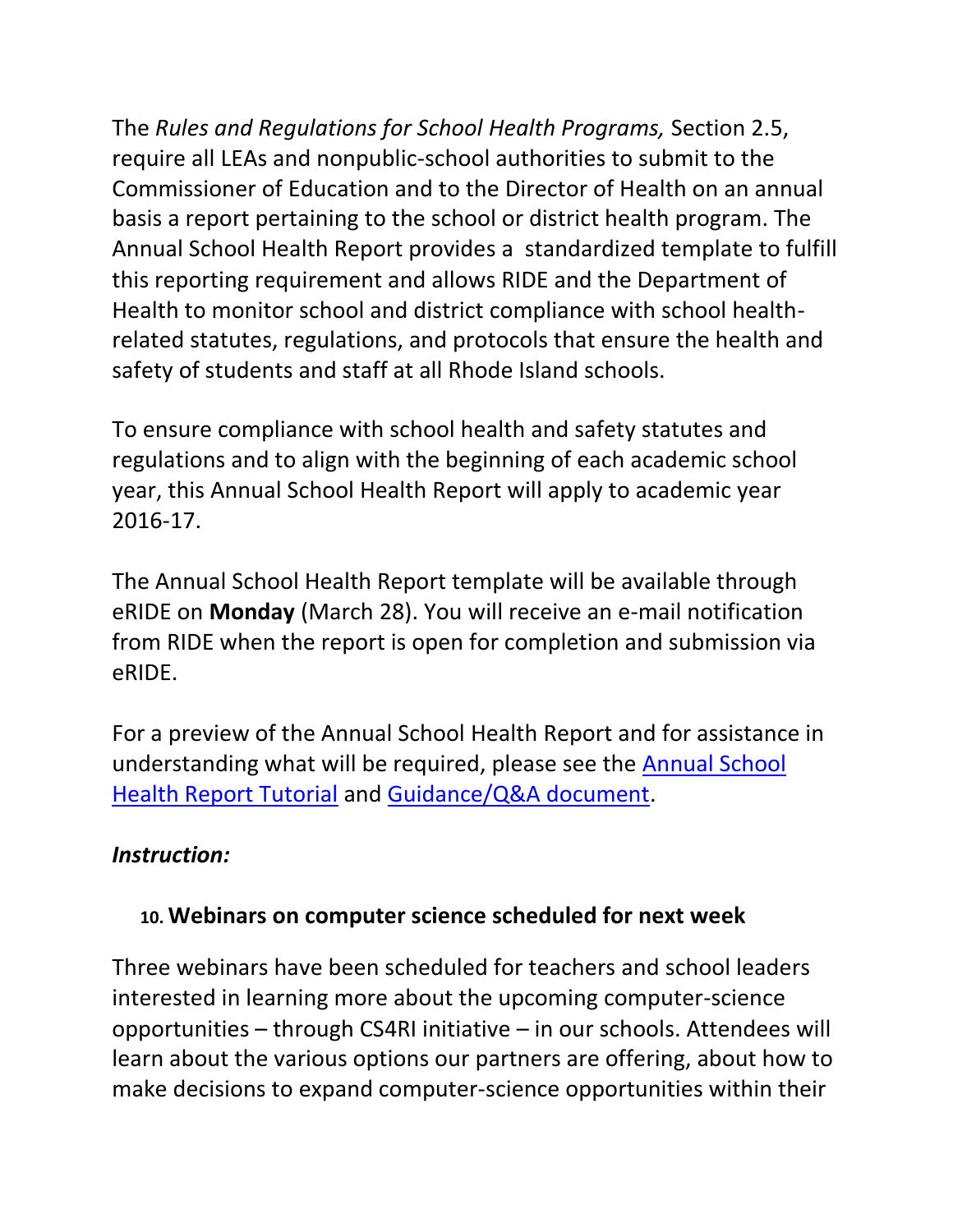district or at their schools, and how to get involved with various professional-learning opportunities for educators across the state. More information can be found at [http://CSS4RI.org.](http://css4ri.org/) Register for the webinars through the links below:

**Monday** (March 28), from 3 to 4 p.m. CS4RI - [High School Opportunities](https://attendee.gotowebinar.com/register/4071110400599819779)

**Tuesday** (March 29), from 3:30 to 4:30 p.m. CS4RI - [Middle School Opportunities](https://attendee.gotowebinar.com/register/1377240941850982403)

**Wednesday (**March 30), from 3 to 4 p.m. CS4RI - [Elementary School Opportunities](https://attendee.gotowebinar.com/register/7466153817544323075)

## <span id="page-7-0"></span>**11. Webinars scheduled on dual and concurrent enrollment**

The Board of Education recently approved the concurrent-enrollment course list for the coming school year. To aid in your planning, we have scheduled webinars for district and school administrators and staff to address the School Year 2016-17 dual-and concurrent-enrollment opportunities. These webinars are intended to share information for the coming year, which will build on the current year's implementation of the new Dual and Concurrent Coursework Regulations and the launch of Governor Raimondo's PrepareRI fund.

Please join us for a webinar on one of the following dates:

- Monday, April 4 at 1 p.m. [Register Here.](https://attendee.gotowebinar.com/register/319532746081016068)
- Monday, April 11 at 9:30 a.m. [Register Here.](https://attendee.gotowebinar.com/register/8125171400337279748)
- Thursday, April 14 at 11 a.m. [Register Here.](https://attendee.gotowebinar.com/register/976989022444634116)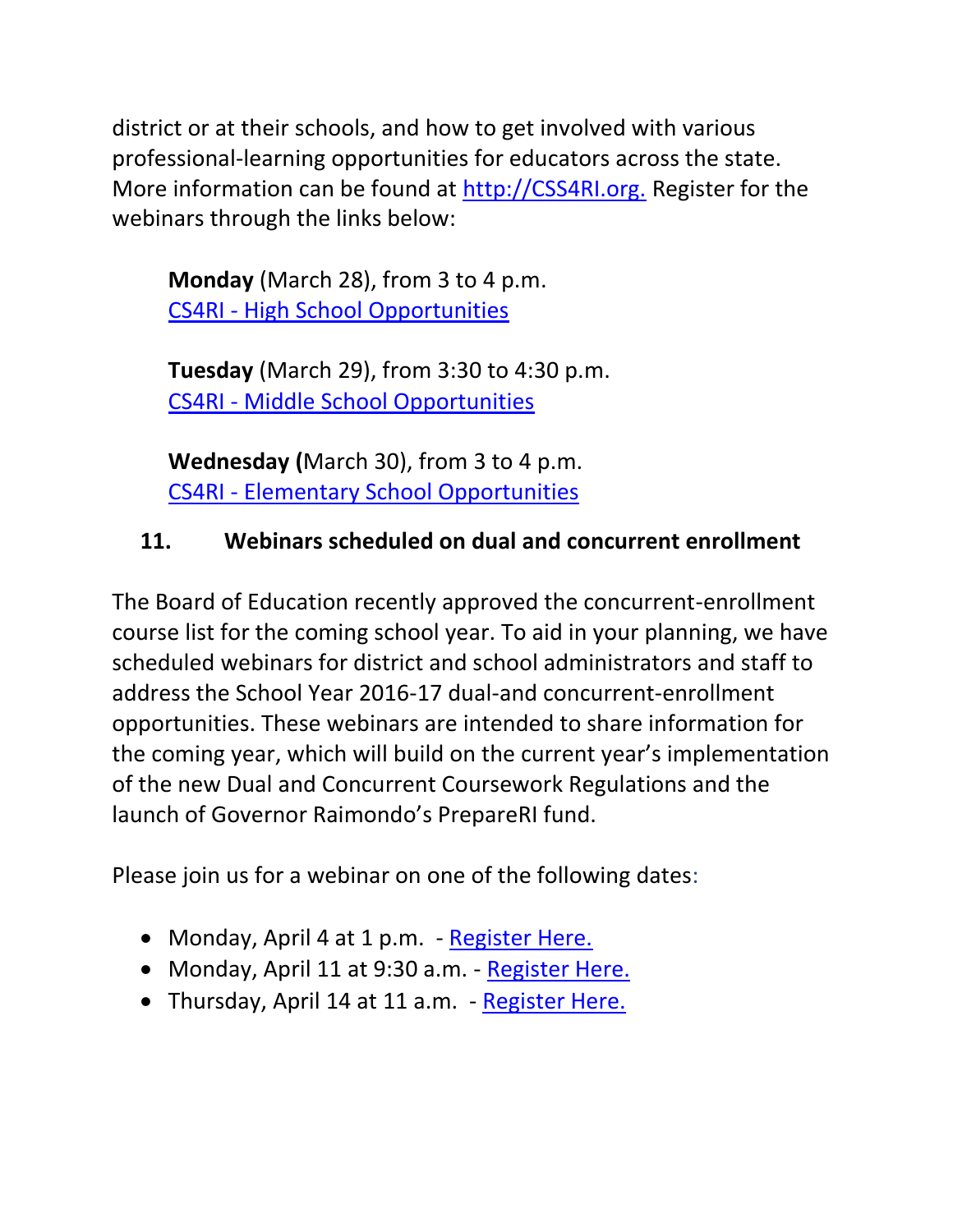For more information about dual or concurrent enrollment, please visit [ride.ri.gov/dualenrollment](http://ride.ri.gov/StudentsFamilies/EducationPrograms/DualEnrollment.aspx) or email Steve Osborn, Chief of Accelerating School Performance, at [Stephen.Osborn@ride.ri.gov.](mailto:Stephen.Osborn@ride.ri.gov)

# **From other institutions and organizations**

# <span id="page-8-0"></span>**12. Educators invited to apply for new URI graduate program in dual-language immersion**

The University of Rhode Island School of Education invites applications for a new online graduate program in TESOL/Dual Language Immersion. There are two tracks for this program: (1) teacher certification for public PK-12 educators working with ELLs in ESL education, amd (2) teacher certification for PK-12 educators teaching in Bilingual/Dual Language Immersion settings. Please contact the School of Education at 874-4068 for information. Application materials can be found at:

[http://web.uri.edu/graduate-school/apply/.](http://web.uri.edu/graduate-school/apply/)

# <span id="page-8-1"></span>**13. Conference for teachers on teaching** *Hamlet* **scheduled for April 16**

The Play's the Thing: Teaching *Hamlet*, Page *and* Stage -- A conference for middle- and high-school teachers, will take place on Saturday, **April 16**, from 8:30 a.m. to 12:15 p.m., at the Granoff Center, Brown University.

Teaching Shakespeare's *Hamlet* so that students appreciate, enjoy, and understand this timeless masterwork is both a privilege and a challenge. Why should students have this opportunity? What is there in the story and situation of a lonely grieving son that has resonated through the ages? How can students most effectively encounter *Hamlet* in ways that bring its narrative, language and characters to life?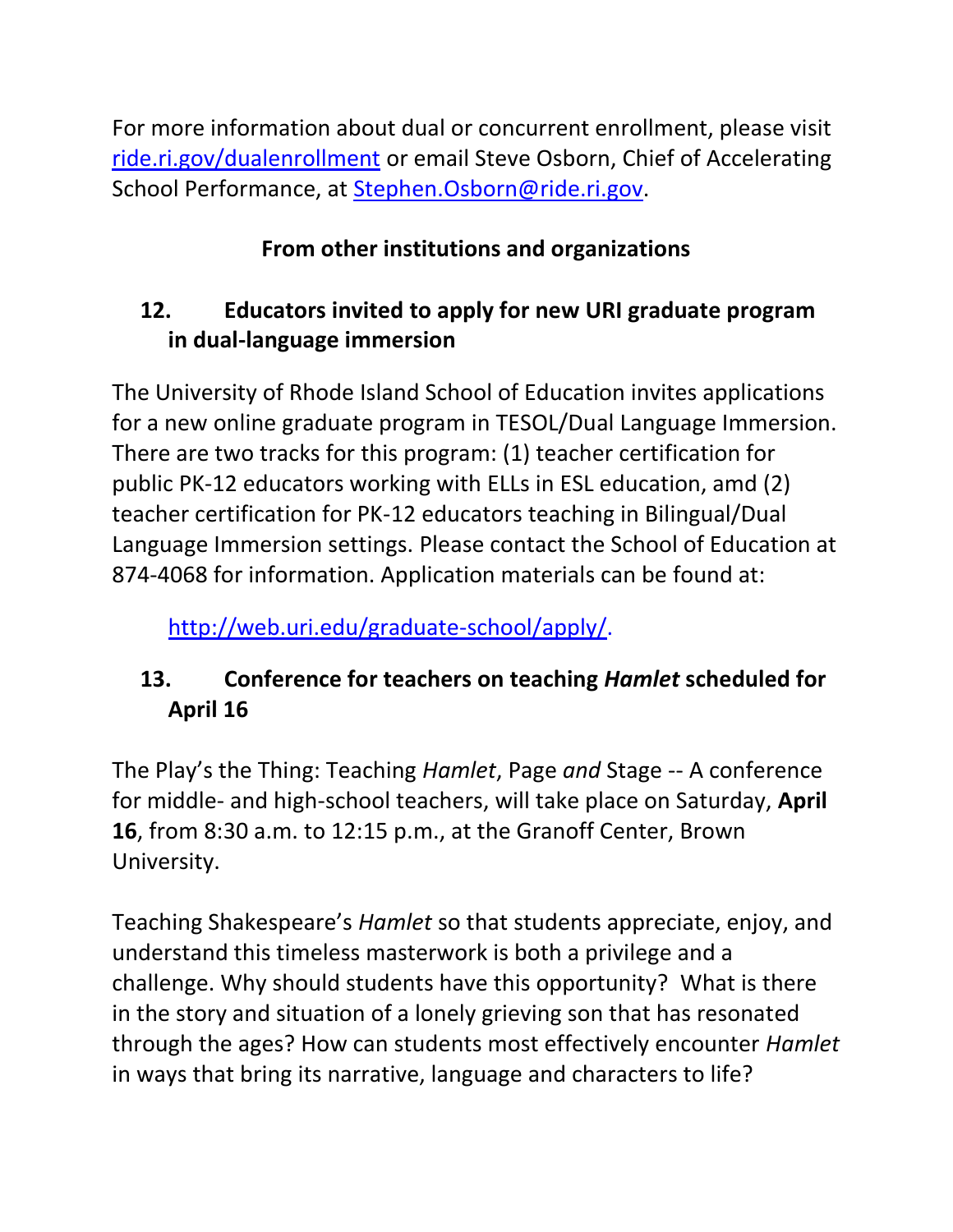Three exemplary, experienced teachers will share their approaches to teaching this timeless play. In a series of fast-paced, on-your-feet workshops, we will address methods of approaching the text in ways that all students will find relevant and comprehensible.

Presenters will model the choices they make with both the text and their students in mind, focusing on the arc of the narrative and the rich, memorable—but admittedly unfamiliar—language. We will work with selections from the text, including its renowned soliloquys in a performance-based approach designed to bring *Hamlet*, its story, language, and characters to life.

Presenters:

Theresa Fox: Nathan Bishop Middle School Steve Kidd: Moses Brown School and Sandra Feinstein Gamm Theater Eileen Landay: Brown University ArtsLiteracy Project Martha Douglas-Osmundson, Lincoln School and Shakespeare in the City

The conference is free, but space is limited. To register, go to: <https://library.brown.edu/create/firstfolio></u>. See "The play's the thing" under "Programming."

This conference is linked to "First Folio! The Book That Gave Us Shakespeare," a national traveling exhibition organized by the Folger Shakespeare Library, in Washington, D.C., to commemorate the 400<sup>th</sup> anniversary of Shakespeare's death. The First Folio will be on display at the Granoff Center, 154 Angell St., Brown University, April 11 through May 1. This exhibit is free and open to the public.